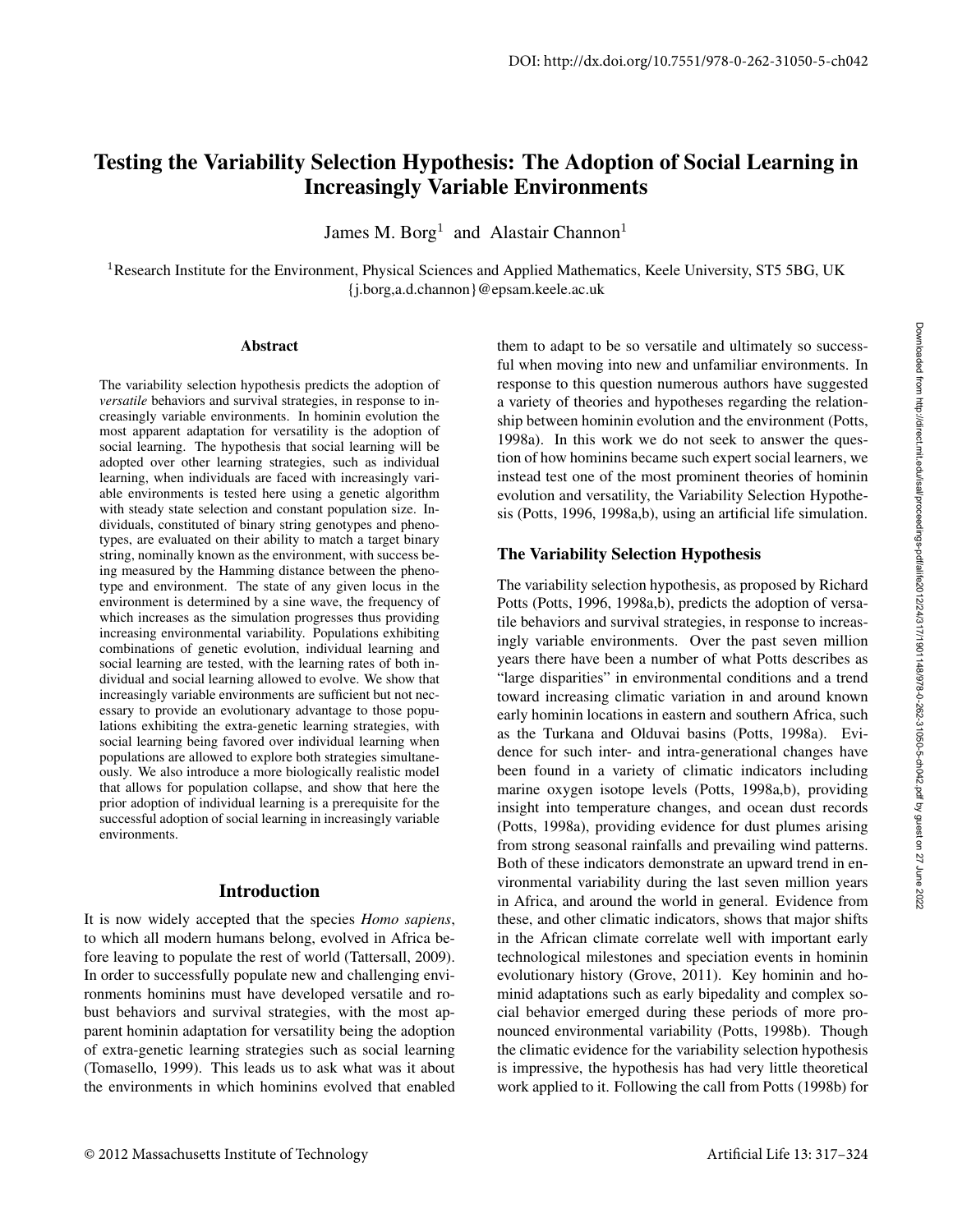a mathematical framework to explore the variability selection hypothesis, and the work of Grove (2011) to that end, we here test the claim that increasing environmental variability is a sufficient selection pressure to elicit the adoption of social learning, in an artificial life simulation.

### Social Learning

Social learning is not restricted to humans and their ancestors: it is a widely observed natural phenomenon, with many species using a variety of social learning mechanisms such as imitation, emulation, teaching and the use of public information to produce adaptive behaviors in dynamic and challenging environments (Laland, 2004; Reader and Biro, 2010; Whiten and van Schaik, 2007). It has been suggested that social learning enables animals to better track their environment by assimilating extra-genetic information from others during their lifetimes while avoiding potentially costly individual learning (Boyd and Richerson, 1995).

The effects and benefits of learning have been studied widely in simulation. According to Nolfi and Floreano (1999) learning may be seen as having several adaptive functions within an evolutionary perspective. These include allowing individuals to adapt to environmental change, enabling evolution to use information extracted from the environment, and guiding evolution. Famously Hinton and Nowlan (1987) demonstrated that by using individual learning, populations are able to solve "needle in a haystack" problems due to learning guiding evolutionary search. Best (1999) extended the work of Hinton and Nowlan (1987) by demonstrating that, given the same "needle in a haystack" problem, social learning outperforms individual learning. Further work using simulated robots (Acerbi and Nolfi, 2007), animats (Borg et al., 2011), autonomous robots (Acerbi et al., 2007), ungrounded neural networks (Curran and O'Riordan, 2007), and binary strings (Jones and Blackwell, 2011) has contributed further to our understanding of the evolutionary advantages provided by social learning.

### Social Learning in Increasingly Variable Environments

Numerous models and simulations have demonstrated the adaptive advantages, and highlighted potential failings, of learning strategies in environments exhibiting some level of consistent variation (Borg et al., 2011; Boyd and Richerson, 1983, 1995; Grove, 2011; Jones and Blackwell, 2011; Whitehead and Richerson, 2009). In this work we test the hypothesis that increasing, rather than simply consistent, environmental variability is sufficient to elicit the adoption of social learning. To test this hypothesis populations of individuals, constituted of binary string genotypes and phenotypes, are evaluated on their ability to match a target binary string, nominally known as the environment, with success measured by the Hamming distance between the phenotype and environment. Three classes of environment are used.

1. Static environments in which an environment's target string remains unchanged.

2. Consistently variable environments in which each locus of an environment's target string switches on or off at regular, frequent, intervals.

3. Increasingly variable environments in which the frequency of change increases over the period of evolution.

For each class of environment, populations exhibiting combinations of genetic evolution, individual learning and social learning are evaluated, with the learning rates of both individual and social learning allowed to evolve. Mean population fitness is recorded for each combination of environment and learning strategy, with data also collected on the evolved rates of social and individual learning and the reproductive fitness of individuals exhibiting different learning rates when both extra-genetic learning strategies are combined.

Our expectations were as follows.

1. Social and individual learning strategies, both separately and in combination, will outperform genetic evolution on all environments.

2. When evolved simultaneously social learning will be favored over individual learning, with individuals exhibiting higher levels of social learning having a higher reproductive fitness, thus showing that social learning is adopted over individual learning in increasing and consistently variable environments.

### The Model

The model used is a genetic algorithm with steady state selection, in which individuals, constituted of binary string genotypes and phenotypes of length *L*, are assessed on their ability to match a binary target string or, as we shall refer to it here, an environment denoted as *E* (also of length *L*). A phenotype is assessed by measuring the Hamming distance between it and the environment. A phenotype is initially a copy of the genotype but can acquire information through evolution and learning, which is discussed in more detail later. This may be achieved by one of four strategies.

- 1. Genetic Evolution at reproduction random mutations occur with probability  $p_{mut}$  at each locus.
- 2. Individual Learning at each epoch (iteration of the steady state genetic algorithm) every individual flips each of the bits in its phenotype with probability  $p_{ind}$ .
- 3. Social Learning at each epoch every individual copies each locus from a random other individual's phenotype with probability  $p_{soc}$ .
- 4. Individual and Social Learning (Combined) at each epoch every individual engages in either individual learning or social learning, with equal probability, at each locus in the phenotype.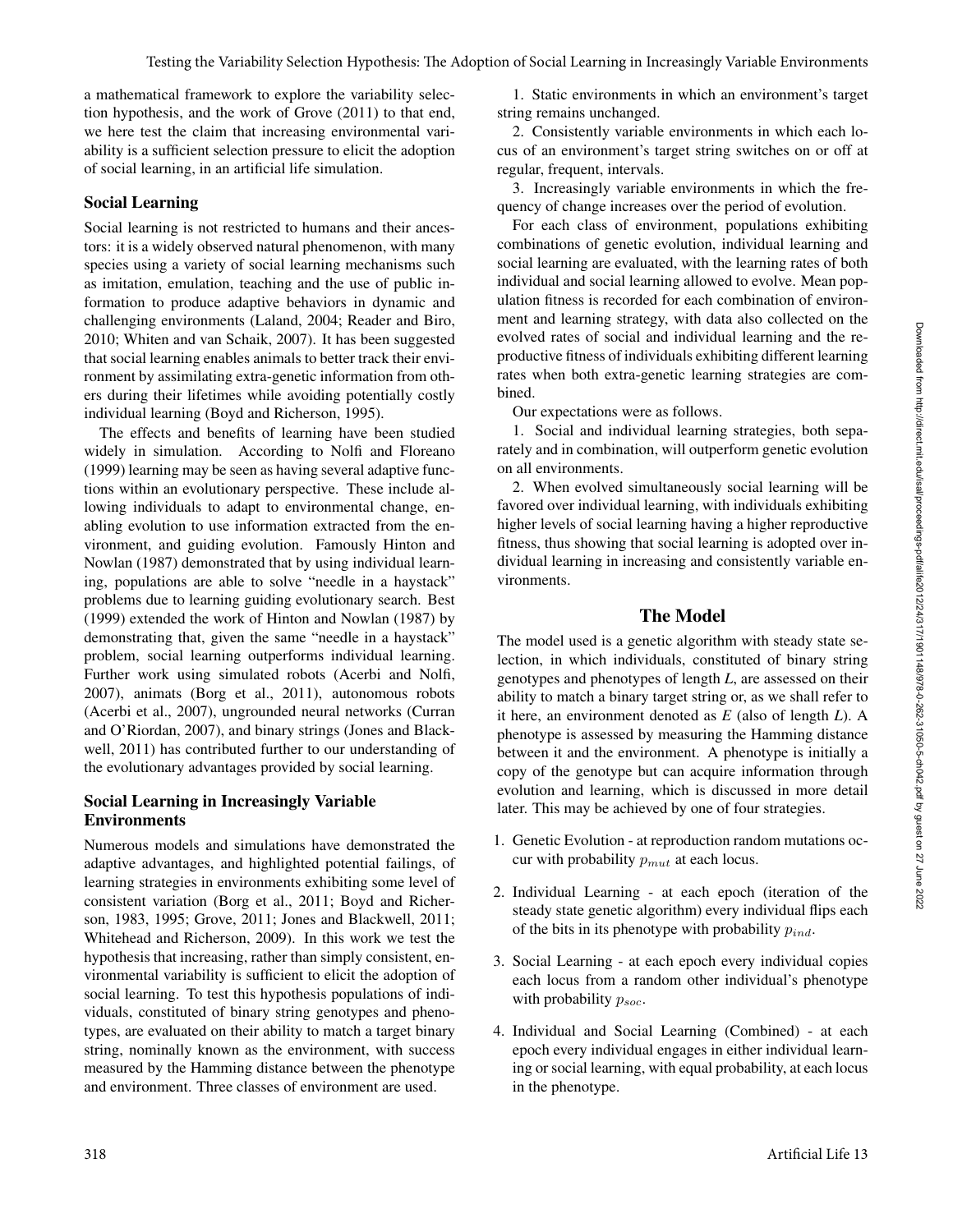The learning rate (per locus probability of flipping or copying) is allowed to evolve independently for each individual. That is to say that a population wide learning rate is not set. Both  $p_{ind}$  and  $p_{soc}$  are floating point values bounded within the range  $[0, 1]$ .

#### Variable Environments

Populations are tested on one of the three environmental setups introduced earlier, two of which exhibit some level of variability. Variability is dictated by a sine wave. At initialization each locus *l* in the environment is assigned a random value *f*, which is used to determine the binary value of the environmental locus at each epoch (1).

$$
E^{l} = \sin((f^{l} \times epoch) \times (\pi/180)) \begin{cases} \leq 0 \to 0\\ > 0 \to 1 \end{cases} (1)
$$

The range of values *f* may be initially set to is determined by which environment the population is being tested on:

- 1. No Variability (static):  $f = 0$
- 2. Consistent Variability:  $f \epsilon N(1.8, \frac{1.8}{2})$  $^{2}$
- 3. Increasing Variability:  $f \epsilon N(0.018, \frac{0.018}{2})$  $^{2}$

Values of  $f \approx 1.8$  equate to approximately one change per 100 epochs, with 100 epochs being considered to be one generation of the algorithm (where  $L = 100$ ). A value of  $f \approx 0.018$  equates to approximately one change per 10000 epochs, or one hundred generations. One change per generation is referred to as *high* frequency variability, one change per ten generations as *medium* frequency, and one change per one hundred generations as *low* frequency. As each environmental locus has a unique initial value of *f*, the sine wave dictating the value at each locus will be different, thus avoiding uniform environmental change.

For increasing variability tests the *f* values increase over time. The *f* value for any environmental locus  $(E^l)$  during increasing tests is determined by the initial *f* value at that locus ( $f^{0}$ ), the maximum *f* value ( $f^{max} = 1.8$ ), the current epoch and the number of epochs the evaluation is permitted to run for (2).

$$
f^{epoch} = f^0 + (f^{max} - f^0) \times (\frac{epoch}{epoch^{max}})
$$
 (2)

#### Evolution and Learning

Each test is populated by *N* individuals, each constituted of the following:

- $q\epsilon\{0, 1\}^L$  *genotype*, an *L*-bit string
- $h \in \{0, 1\}^L$  *phenotype*, an *L*-bit string initially equal to *g* but subject to learning. The individual's fitness is *L* minus the Hamming distance between *h* and *E*.
- $p_{ind} \epsilon [0, 1]$  *individual learning rate*, set initially to 0. In populations allowed to learn in this manner  $p_{ind}$  may evolve via mutation.
- $p_{soc}\epsilon[0, 1]$  *social learning rate*, set initially to 0. In populations allowed to learn in this manner  $p_{soc}$  may evolve via mutation.

These properties are broadly consistent with the properties used by Jones and Blackwell (2011). However, unlike Jones and Blackwell (2011) the learning rates are not normalized to sum to unity, instead each rate may evolve to a maximum value of 1.

At each epoch two individuals are selected at random from the population for tournament selection. Reproduction then takes place between the tournament winning individual (the one with the higher fitness) and a random individual from the population, the progeny of this reproduction replacing the tournament loser. Reproduction consists of both recombination and mutation. Recombination is by way of single point crossover, where a random position  $l\epsilon[0, L - 1]$  is selected. Bits 0 to l being taken from one of the parents and bits  $l + 1$  to  $L - 1$  from the other, with the order of the parents determined at random at each reproduction. Mutation occurs at each locus in the child's genotype, with probability  $p_{mut} = 1/L$  of the bit at that locus being flipped. Following reproduction *g* is copied without error to *h* which from this point in the child individual's lifetime is used for fitness evaluation and learning. In learning populations parental values of  $p_{ind}$  and  $p_{soc}$  are also inherited (depending on the learning strategy implemented for the population). The child inherits one of its parents' learning rates at random, with the learning rate then being mutated by the addition of Gaussian random noise (mean 0, standard deviation 0.01).

Learning comes in two distinct strategies: individual and social. At each epoch all individuals from a learning population are afforded the opportunity to learn. Individual learning takes the same form as mutation at reproduction, with each locus in *h* bit-flipping with probability  $p_{ind}$ . Social learning on the other hand is a little more involved: for each locus in *h* there is a probability  $p_{soc}$  of copying the tournament winning individual's equivalent locus. Copying the tournament winning individual in social learning strategies may be seen as akin to the *"copy-successfulindividuals"* strategy outlined by Laland (2004) and implemented (though in a slightly different manner) by Jones and Blackwell (2011). In those populations exhibiting both individual and social learning in combination, which of the two learning strategies to use is chosen at random (50:50) for each locus of each individual, and applied with the appropriate learning rate. Individuals are also afforded the opportunity to unlearn any learned information. Each individual maintains a copy of their phenotype from before learning; if after learning their fitness is less than it was during the last epoch, their previous phenotype is restored.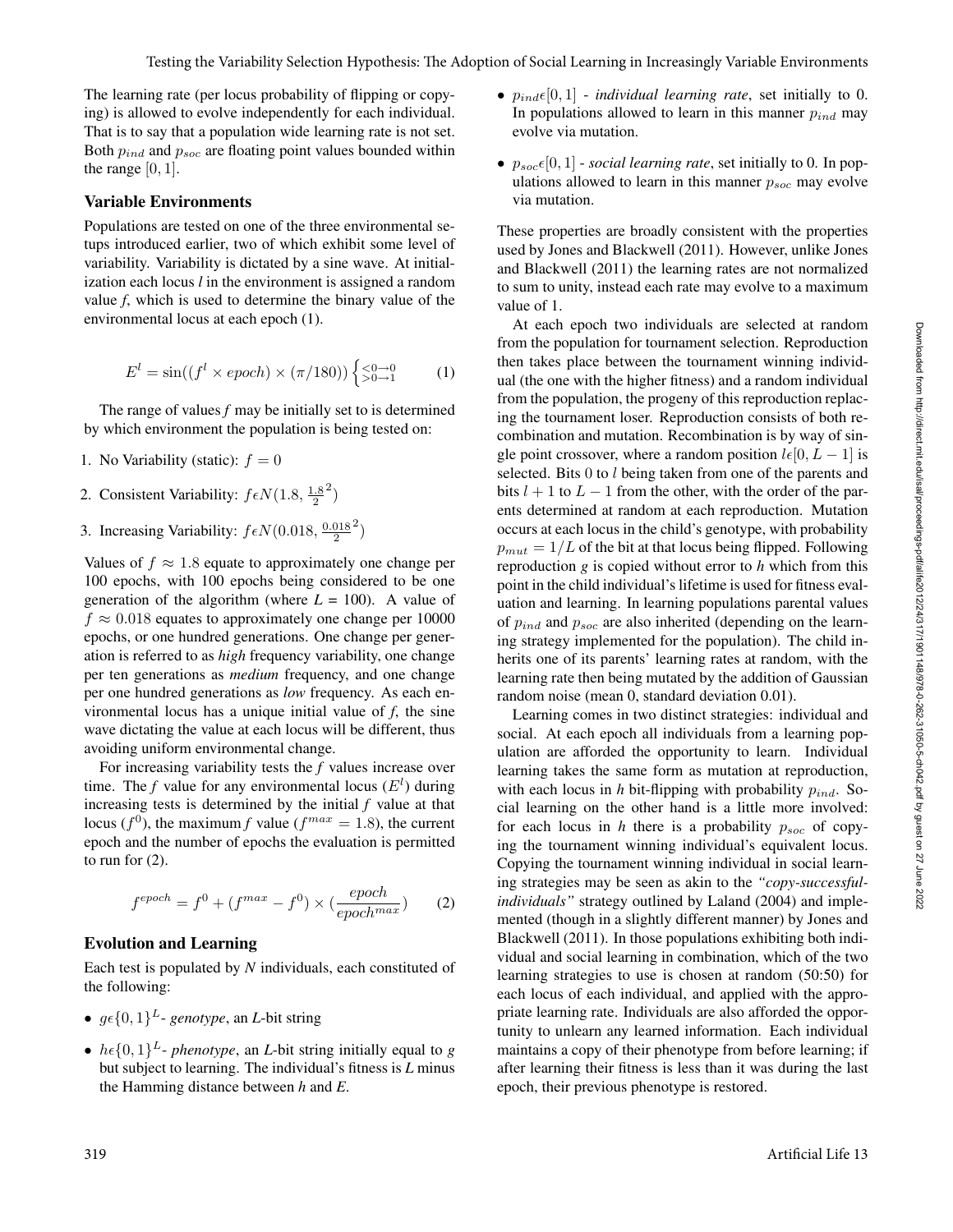### Experimentation and Results

Experimentation was initially conducted on the static, consistently variable and increasingly variable environments. Forty initially random populations of size  $N = 100$  were tested for each environmental setup: ten populations per learning strategy. Each environment, of size  $L = 100$ , was initially identical in its binary composition, as was the random number seed from which the initial *f* values were derived. Each population was run for 100000 epochs (1000 generations), with the population being sampled every 100th epoch (once per generation). The data presented here takes the mean performance of each of the ten populations per learning strategy at every generation.

A set of further tests were also conducted to assess in which conditions of environmental variability populations were likely to collapse. These tests were conducted in two differing setups. In both setups *N* was maintained at 100 but before standard tournament selection took place all individuals with a fitness less than  $L/2$  were killed, these individuals being deemed to be unfit. If at this point the new population size  $N' \leq N \times 0.1$  the population is considered to have collapsed and evolution is terminated. If the population does not collapse, tournament selection takes place to replace one surviving individual, and the population is then re-populated to  $N = 100$  by the progeny of randomly selected other surviving individuals. The first test setup was conducted for a maximum of 100000 epochs, with populations reaching this epoch being considered as surviving populations.

The second population collapse test setup differs from the first in three distinct ways: tests were simulated for 200000 epochs; only populations exhibiting the individual and social learning strategies combined were tested; and social learning was prohibited from being used or evolving for the first half of each experiment.

#### Static Environments

As can be seen from figure 1(a), under static conditions both social learning and individual and social learning combined perform much better than genetic evolution and individual learning. These results are broadly consistent with those of Jones and Blackwell (2011) who also found social explorations to be advantageous and individual learning to suboptimal in static environments. However, unlike Jones and Blackwell (2011), in these tests individual learning does not outperform no-learning (genetic evolution alone) over the entire simulation. This result is a little surprising given Hinton and Nowlan (1987), which demonstrates that individual learning should be able to better guide evolution than random mutation alone. It also seems that individual learning is not highly expressed when used in isolation. Figure 4 shows that under unchanging environmental conditions individual learning does not achieve a maximum  $p_{ind}$  of above 0.2, this value being lower than in all other environmental conditions and significantly lower than  $p_{soc}$ , which in static



Figure 1: Static Environment Tests: (a) Mean fitness of each learning strategy, (b) Mean fitness of individual and social learning with the evolved learning rates, (c) Reproductive fitness of combined learning rates.

environments achieves a value in excess of 0.7. Individual learning is also marginalized when expressed in combination with social learning. Figure 1(b) shows that when evolved together social learning outstrips individual learning by some distance, with individual learning becoming almost unused after an initial spike before 1000 epochs. Interestingly, for static environments the maximum value of  $p_{soc}$ achieved is larger when individual and social learning are found together, than when social learning is evolved in isola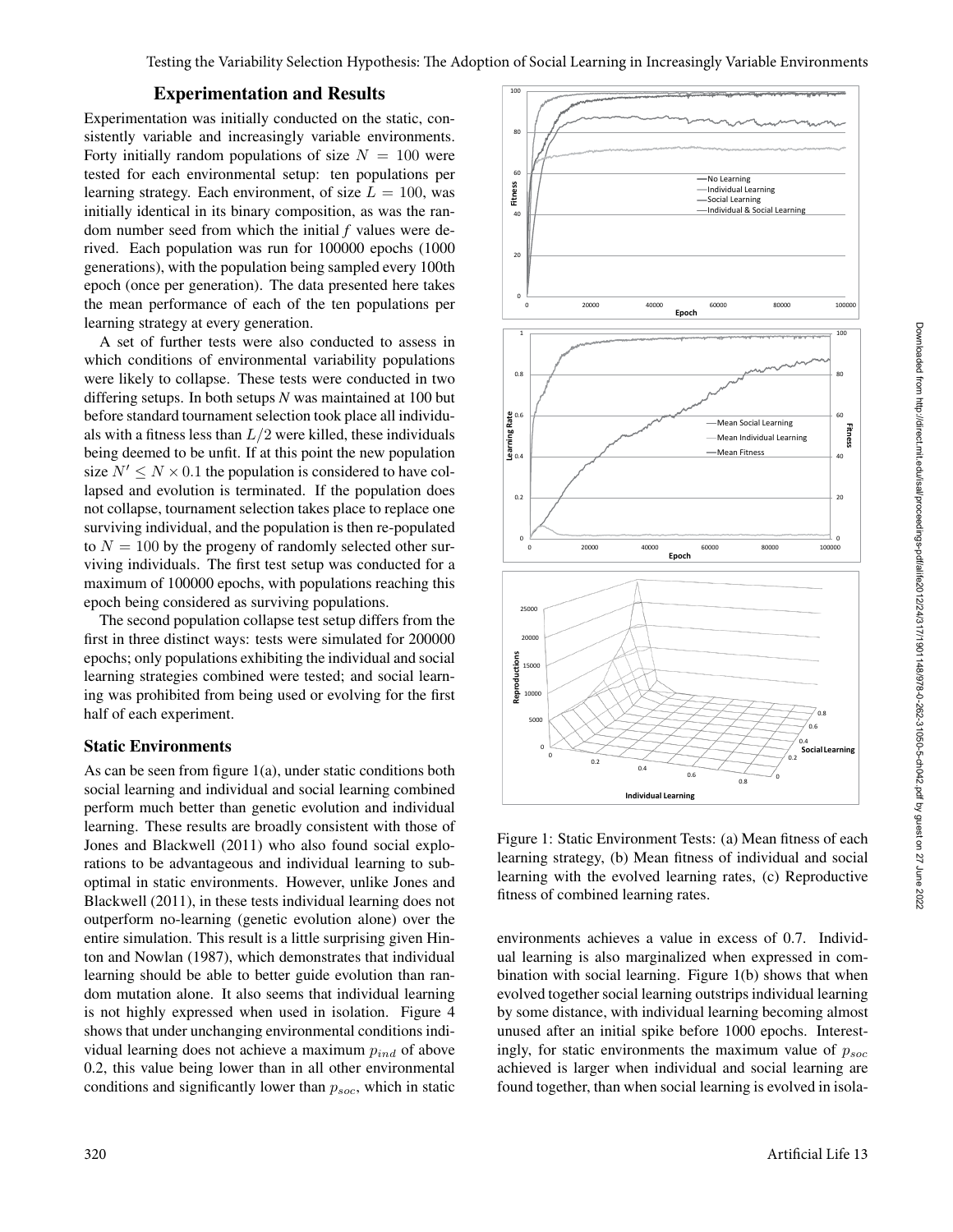tion, implying that social learning requires individual learning to be fully expressed. As hypothesized social learning is adopted over individual learning, this adoption also being reflected by the reproductive fitness of individuals exhibiting the combined learning strategy as shown in figure 1(c). Individuals exhibiting intermediate values for  $p_{soc}$  and low values (below 0.1) of  $p_{ind}$  are shown to be more reproductively fit by contributing to a larger number of reproductions over the evaluation period.

### Consistently Variable Environments

As shown in figure 2(a), under consistently variable conditions, where *f* is maintained at 1.8, the extra-genetic learning strategies all outperform no-learning (genetic evolution alone). In high variability environments non-learners find it difficult to track changes in the environment using mutation and recombination alone, causing populations of nonlearners to average out at a fitness of  $L/2$ : no better than random. Of the extra-genetic learning strategies the combined strategy far outperforms individual and social learning alone. Individual learning when exhibited in isolation tends to find a stable value very quickly, but is unable to improve upon it. Social learning on the other hand rapidly (though also rather noisily) finds highly optimal solutions. However, the ever increasing reliance on social learning, as demonstrated by a maximum learning rate of above 0.9 (see figure 4), causes social learners' fitness to decrease to a value equal to that of individual learners, suggesting that overly conformist learning strategies are no better than trial-and-error personal innovations at tracking high levels of environmental change. By combining individual and social learning the negative aspects of both strategies in isolation seem to vanish: fitness does not stabilize at a sub-optimal value early on and fitness does not decrease over time. This suggests that the conformist bias imposed by social learning is in some way tempered by non-social innovation. However, as we can see in figure 1(b and c) social learning is largely adopted over individual learning, with  $p_{ind}$  being sidelined to values well below 0.1 and highly reproductive individuals exhibiting high levels of social learning and low levels of individual learning. The initial spike in individual learning seen early in the combined strategy, while  $p_{soc}$  is also low, may indicate that the vast majority of innovation is introduced into the population before it becomes overly conformist. It is also interesting to note that the spike in  $p_{ind}$  correlates well with the noisiest fitness period. Once enough innovation is introduced into the population innovation appears to be sidelined, although maintained at a low level, and individuals become increasingly reliant on social learning.

### Environments of Increasing Variability

Unlike in consistently noisy environments, all populations exhibiting extra-genetic learning strategies find it difficult to maintain high levels of fitness when confronted with increas-



Figure 2: Consistently Variable Environment Tests: a) Mean fitness of each learning strategy, b) Mean fitness of individual and social learning with the evolved learning rates, c) Reproductive fitness of combined learning rates.

ing levels of variability (see figure  $3(a)$ ). As the environment becomes more noisy individual learning rates begin to increase, possibly to reintroduce an element of personal innovation to the population, which has become stagnant due to the high levels of conformist learning imposed by large quantities of social learning during times of minimal variability. The reproductive fitness of individuals, as seen in figure 3(c), is also interesting, as reproductively successful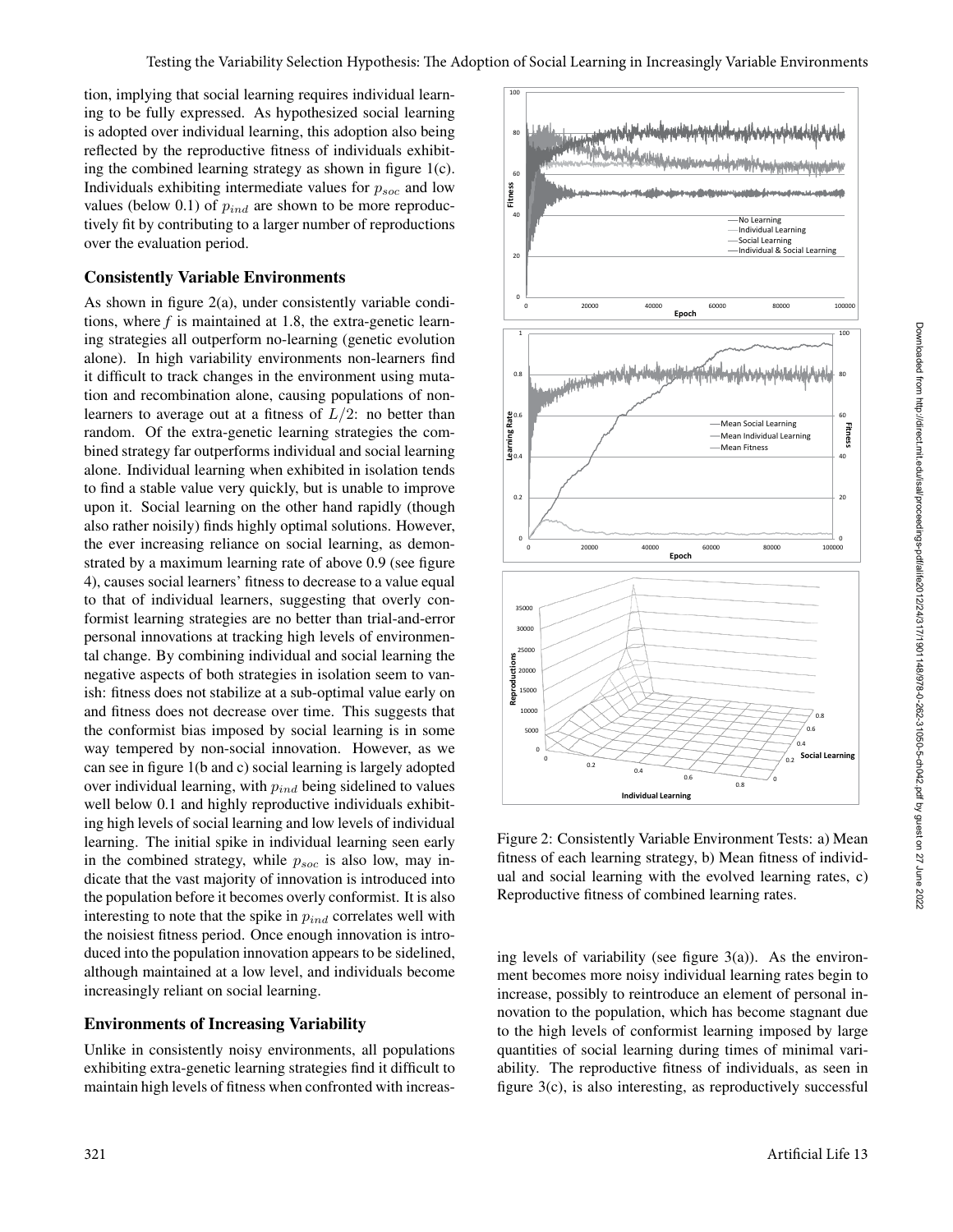

Figure 3: Increasingly Variable Environment Tests: a) Mean fitness of each learning strategy, b) Mean fitness of individual and social learning with the evolved learning rates, c) Reproductive fitness of combined learning rates.

individuals tend to exhibited high levels of social learning and increased levels of individual learning, when compared to the reproductive fitnesses of individuals in consistently variable or static environments. It is also interesting to note the comparisons between maximum learning rates for social and individual learning on increasingly variable environments (see figure4): despite individual learning being a necessary component of the combined strategy, it is not exhibited to as high a degree as when found alone; conversely social learning is always exhibited at higher levels when accompanied by individual learning. This again suggests that, while social learning is adopted over individual learning, individual learning is necessary for social learning to be used to greatest effect (Acerbi and Nolfi, 2007; Acerbi et al., 2007). Evidence from all stages of environmental variability seem to tell a similar story, though to different degrees: social learning is widely adopted over individual learning when found together, with all extra-genetic learning strategies performing better than random on all tests. Extragenetic learning strategies are also exhibited at higher levels in noisy environments than in static environments. The evidence presented does suggest that increasing variability is sufficient to cause the adoption of versatile survival strategies such as learning, with social learning being the learning strategy of choice.



Figure 4: Maximum learning rates exhibited over all environmental test cases for all learning strategies.

# Population Collapse in Variable Environments (Consistent and Increasing)

One of the pitfalls of the kind of genetic algorithm used so far is that even when populations exhibit low levels of evolutionary proficiency, they still survive; of course this is not the case in nature. To explore whether or not the learning strategies implemented in this model are really robust we have also implemented a set of tests where populations may become extinct. The first tests follow the test setups above, with populations exhibiting different learning strategies being tested on environments with consistent and increasing variability. Populations falling below  $N \times 0.1$  individuals are considered as being collapsed.

Consistently variable environments were produced with four levels of variability;

- 1. No variability (static):  $f = 0$
- 2. Low variability:  $f \epsilon N(0.018, \frac{0.018}{2})$  $^{2}$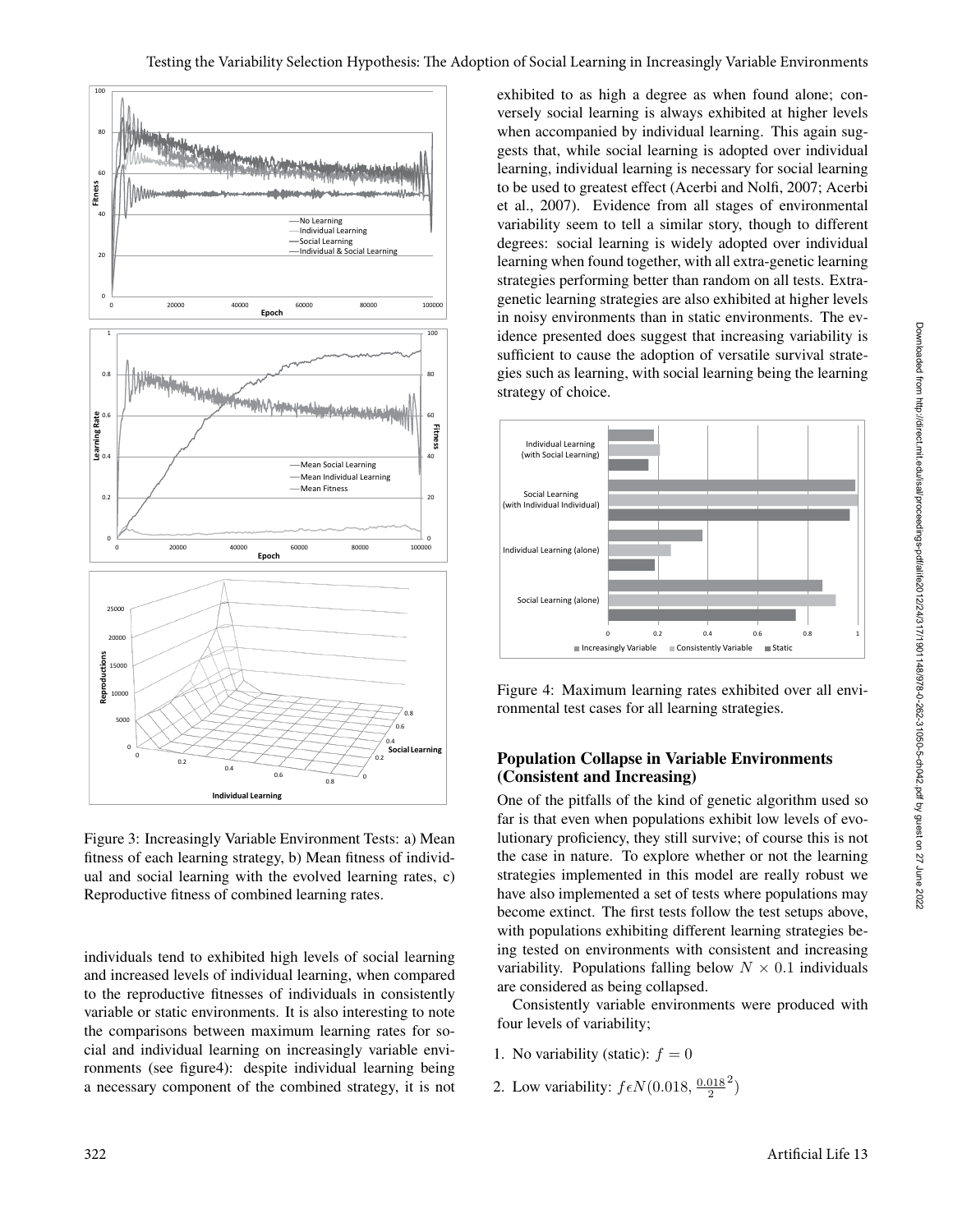- 3. Medium variability:  $f \in N(0.18, \frac{0.18}{2})$  $^{2}$
- 4. High variability:  $f \epsilon N(1.8, \frac{1.8}{2})$ 2 )

| <b>Learning Strategy</b> | <b>Static</b> | Low     | Medium | High  |
|--------------------------|---------------|---------|--------|-------|
| Genetic                  | 100%          | 100%    | 100%   | $0\%$ |
| Individual               | 100%          | $100\%$ | 100%   | 50%   |
| Social                   | 100%          | $100\%$ | 90%    | $0\%$ |
| Individual & Social      | $100\%$       | $100\%$ | 100%   | $0\%$ |

Table 1: Consistently Variable Environments: % of populations surviving.

The percentages of populations surviving until the end of evaluation are reported in table1. As may be expected, populations are unable to survive highly variable environments as the increased chance of death makes it all but impossible to re-adapt to new environments. However, individual learning does seem to be more robust than all other strategies, achieving a 50% survival rate on high frequency environments. It may be the case that higher rates of individual learning, though risky, are better able to deal with sudden environmental shifts. Social learning on the other hand begins to struggle in environments exhibiting medium amounts of variability. As with our earlier tests it may simply be the case that conformism spreads through the population, increasing the likelihood of population collapse. Combining individual and social learning alleviates the problem to some extent.

Increasingly variable environments were produced at three initial levels of variability: static, low and medium. In these environments variability increase throughout evolution, to a level of high variability.

| Learning Strategy   | Static | Low   | Medium |
|---------------------|--------|-------|--------|
| Genetic             | $0\%$  | $0\%$ | $0\%$  |
| Individual          | 100%   | 100%  | 100%   |
| Social              | $0\%$  | $0\%$ | $0\%$  |
| Individual & Social | $0\%$  | $0\%$ | $0\%$  |

Table 2: Increasingly Variable Environments: % of populations surviving.

Unlike in consistently variable environments all learning strategies, excluding individual learning alone, result in populations that are unable to survive in any increasingly variable environment (see table 2). It seems social learning completely undermines individual learning when combined, perhaps owing to over-conformism in times of lower variability stagnating the population's pool of knowledge to the point that the increase in individual learning, usually seen later in increasingly variable environments (see figure 3(b)) is insufficient to redeem the population's fortunes.

As indicated by tables 1 and 2, individual learning is the only learning strategy robust enough deal with increasing

and high levels of environmental variability. However, in early tests the combined strategy of both individual and social learning was seen to be adaptive in all environmental settings. To investigate whether individual learning is necessary for the successful introduction of social learning we implemented a final set of tests. In these, individual learning was allowed to evolve in isolation for 100000 epochs before the introduction of social learning alongside it for a further 100000 epochs. These tests provide a greater challenge for populations as they are required to survive for twice the evaluation period previously tested. However, this increase in evaluation time does reduce the rate at which environmental variability increases during increasing-variability tests.

As table 3 shows, the evolution of individual learning prior to social learning does provide some benefits in increasingly variable environments, but only when beginning from medium levels of variability ( $f = N(0.18, \frac{0.18}{2})$  $^{2}$ ). It may be that noisier environments provide a greater selection pressure for high levels of innovation, which in turn introduces a larger pool of knowledge for social learning to access; or that the lower rate of increase in variability is significant. Further tests will need to be conducted to analyze the precise learning rates, reproductive fitnesses and death rates exhibited in these *"goldilocks"* conditions.

| Variability | <b>Static</b> | Low   | Medium  | High  |
|-------------|---------------|-------|---------|-------|
| Consistent  | $100\%$       | 100%  | $100\%$ | $0\%$ |
| Increasing  | $0\%$         | $0\%$ | $100\%$ | N/A   |

Table 3: Individual and Social Learning: % of populations surviving when individual learning is allowed to evolve before the introduction of social learning.

## Conclusions and Future Work

Reader and Laland (2002) have demonstrated that personal innovations (individual learning) and social learning co-vary across species. The above results go some way to explaining why social learning was adopted most strongly when combined with individual learning. It seems that individual learning is necessary for effective social learning. This may also be a mechanism of avoiding population collapse. Whilst social learning alone can maintain adaptive knowledge in the population, over-reliance on it can just as easily reinforce sub-optimal or incorrect knowledge when the environment is highly stochastic, potentially causing the population to collapse (Whitehead and Richerson, 2009). By maintaining a level of personal innovation alongside social learning, populations can maintain non-conformist local search whilst ensuring that useful innovations are transmitted over generations (Acerbi and Nolfi, 2007). However, in environments of lower variability conformist social learning ensures a high level of individual fitness. Individual learning on